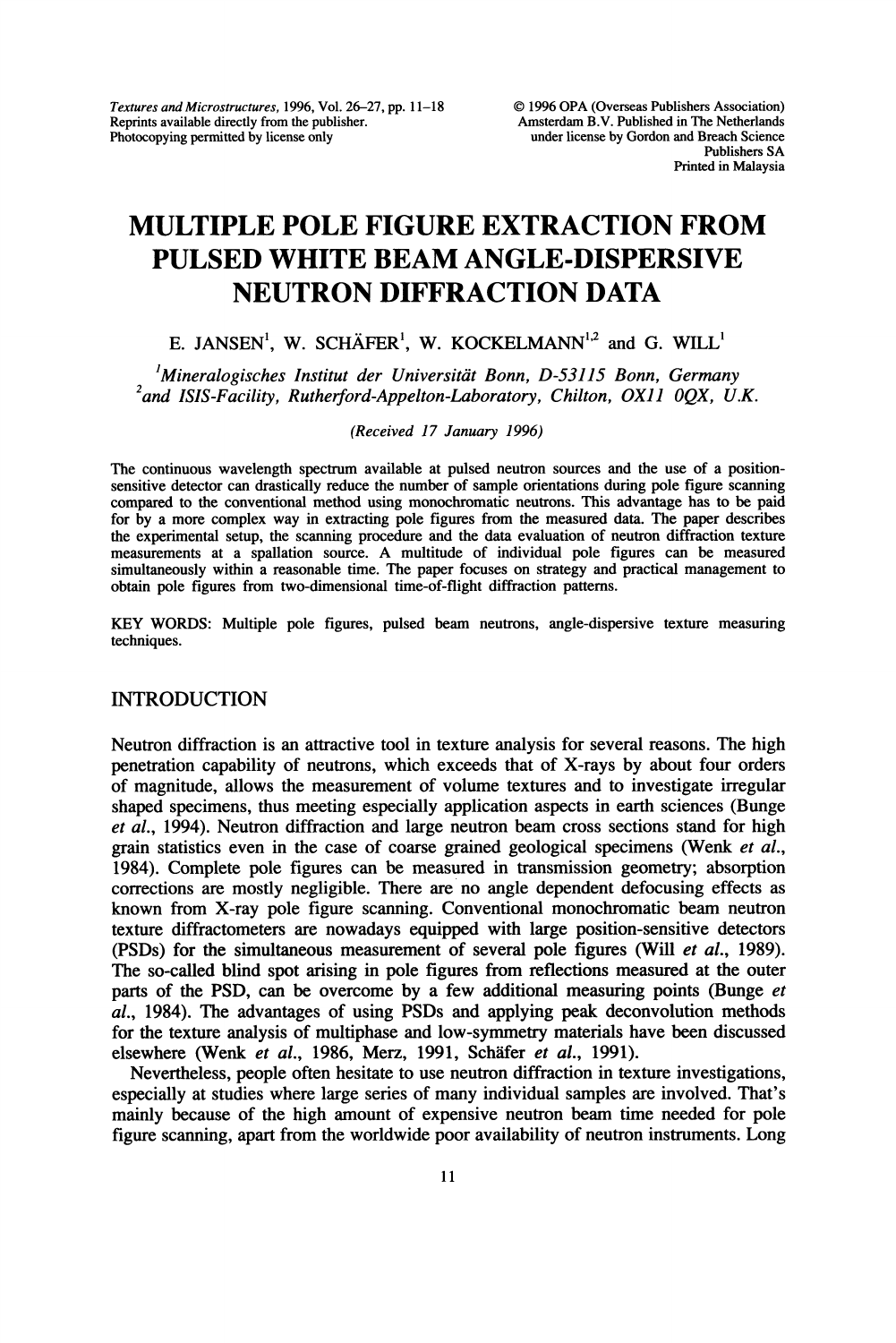#### 12 **E. JANSEN ET AL.**

measuring times, exceeding those with X-rays by more than one order of magnitude, are necessary because of the rather poor monochromatic neutron flux at a steady state reactor. Essential reductions of neutron diffraction measuring times, however, can be achieved at pulsed neutron sources, where the complete thermal neutron spectrum can be exploited simultaneously by applying time-of-flight techniques (Schäfer et al., 1993). The installation of high performance linear PSDs, capable of high resolution data collection with respect to both position  $(= \text{Bragg angle})$  and time  $(= \text{wavelength})$ , allows short measuring times to accumulate d-spacing patterns (Schäfer et al., 1995a).

## PULSED SOURCE INSTRUMENTATION

The first dedicated neutron texture diffractometer to use the advantages of white beam time-of-flight techniques was built at the high flux pulsed reactor IBR-2 at Dubna (Feldmann, 1986). This instrument is equipped with several counting tubes at flexible Bragg-positions to register a certain number of pole figure points each. Several but incomplete pole figures are obtained simultanously by combining the individual counting tube data. The NSWR instrument at Dubna is being extended by the rearrangement of a large number of counting tubes around a Debye-Scherrer cone at  $2\Theta = 90^\circ$  (Heinitz et al., 1995). Early texture measurements performed at a pulsed spallation source were reported from the Los Alamos Neutron Scattering Center using the two-dimensional area detector installation at the single crystal diffractometer SCD (Wenk et al., 1988).

Very recently, our institute started the operation of a pulsed white beam angledispersive time-of-flight diffractometer at the ISIS spallation source (Schäfer et al., 1995a). This instrument is equipped with two units of the linear JULIOS PSD of about 70 cm sensitive length each (Figure 1), which can be flexibly positioned at different angles and at variable distances from about 40 cm to 150 cm to the sample. The angle covered by one detector unit at minimum distance is about  $90^\circ$ . The JULIOS scintillation detector, which oringinally has been developed for spallation source instrumentation, is characterized by a neutron sensitivity of 65, 85 and 95% for neutrons of 1, 2 and  $3\text{\AA}$  wavelength, respectively. The linear spatial resolution is 2.3 mm; the time resolution of the JULIOS electronics is better than  $1 \mu s$  (Schäfer et al., 1994).

The instrument ROT/DIFF, which uses the wavelength band from  $0.4\text{\AA}$  to  $4.2\text{\AA}$ simultaneously, can be operated as dedicated texture diffractometer (see Schäfer  $et al.,$ 1995b, Jansen et al., 1995). The main component besides the linear detector units is



Figure 1 The scintillation detector JULIOS which consists of a linear array of photomultipliers with a 6Li-glass scintillator in front of it.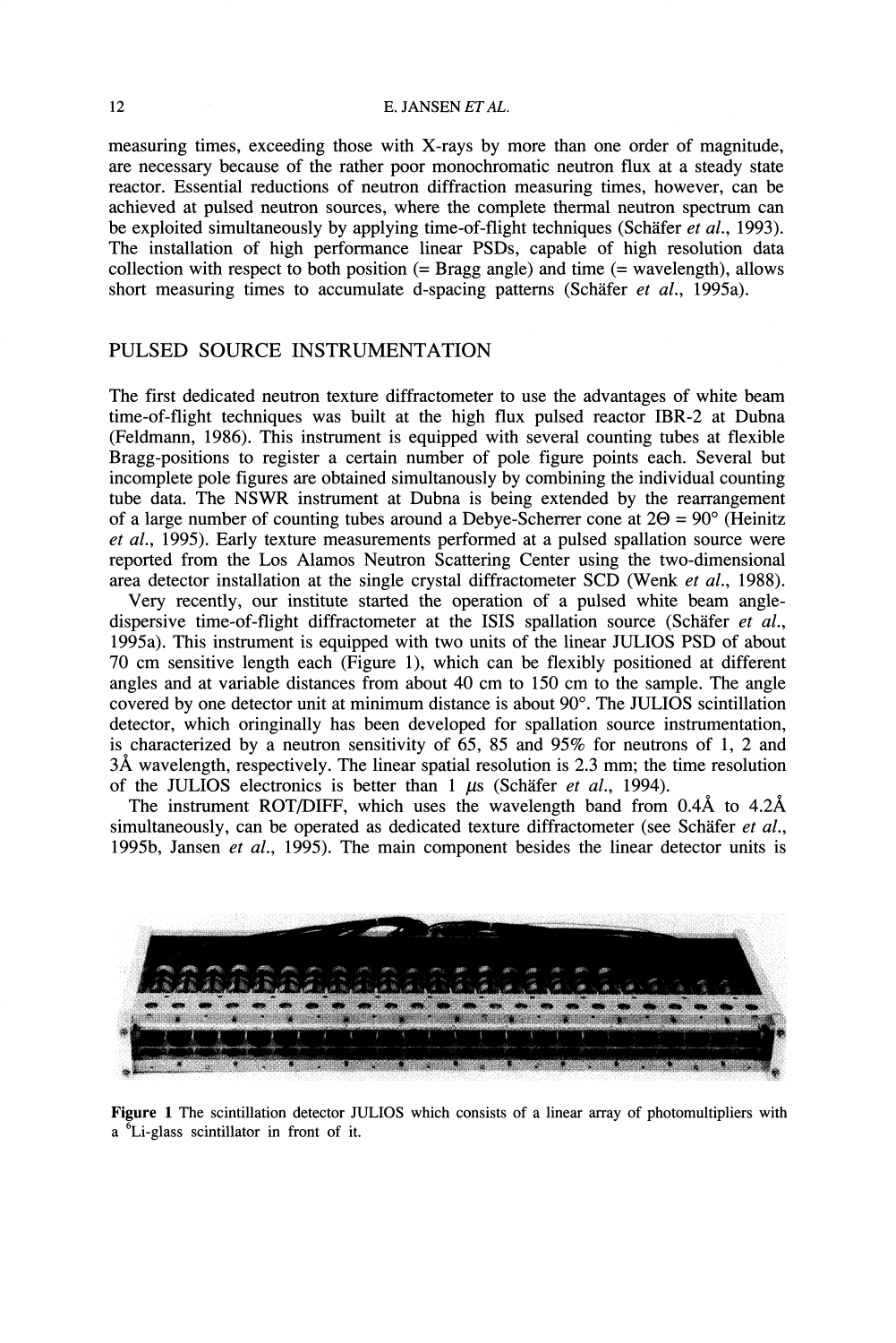a one-circle sample goniometer with a horizontal  $360^{\circ}$ -rotation axis driven by a stepping motor. The sample is mounted at the end of the rotation axis to be aligned in the center of the primary white neutron beam. The goniometer device itself is mounted on a turn-table allowing different orientations of the goniometer-axis with respect to the primary beam.

## WHITE BEAM POLE FIGURE SCANNING

In a conventional set-up pole figures are measured in nested scans, a  $\gamma$ -scan running over the pole distances  $\chi$  between 0 and 90° and a  $\varphi$ -scan at each  $\chi$ -setting to cover the full circles of latitude. To get a complete pole figure, hundreds of sample orientations must be measured. Using a polychromatic beam and a linear detector, Bragg reflection conditions are fulfilled for different wavelengths at different positions of the detector. Thus, the reflection of a given {hkl} can appear along the total length of the detector due to the wavelength dependent scattering-angle, and different orientations of one Bragg plane can be seen simultaneously at different positions of the PSD (Figure 2). Because of this, it is possible to replace a scan, necessary at a conventional constant-wavelength diffractometer, by the angular extension of a PSD. Thus, pole figure scanning can be reduced to one or to a few  $\varphi$ -scans. In case of random crystallite orientations, there will be a continuous monotonic {hkl} intensity distribution along the detector; in case of a texturized sample, there will be a preferred orientation specific intensity variation as shown in Figure 3, obtained from recristallized copper (Engler et al., 1993).

The angular spread of different crystallite orientations to be registered simultaneously depends on the scattering-angle covered by the detector. With a 180° detector, the total pole distance coverage of one hemisphere ( $\Delta \chi = 90^{\circ}$ ) can be realized by one fixed turn table setting. The setting angle of the turn table is called the  $\chi_0$  setting because it determines the origin of the detectors  $\chi$ -coverage. One should keep in mind, that in the geometry of Figure 2 the axis of the  $\chi$ -rotation coincides with the turn table axis, usually called the  $\omega$ -axis. For a complete pole figure, several  $\chi_0$ -settings realized



Figure 2 The pole projection sphere in two different  $\chi_0$ -settings. Left: Fast neutrons reflected by Bragg planes perpendicular to  $\chi = 0^{\circ}$  reach the left part of the detector, slow ones reflected from Bragg planes of the same d-spacing but perpendicular to  $\chi = 45^\circ$  reach on the right side. Right: Different  $\chi_0$ -setting results in the reflection of different oriented planes.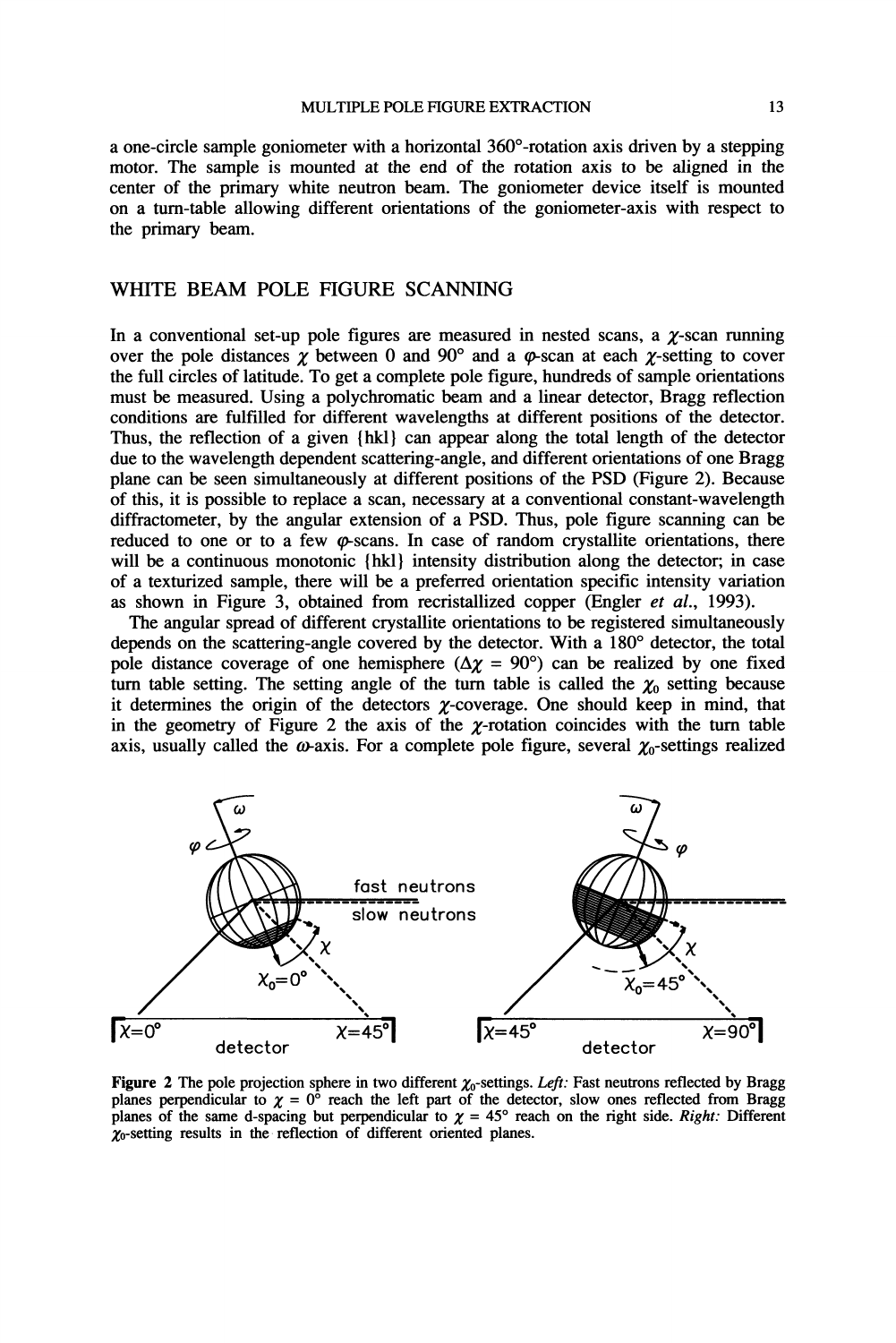

Figure 3 Two-dimensional spectra of copper, taken at  $\varphi = 0^{\circ}$  and the two  $\chi_0$ -settings of Figure 2. Darker gray stands for higher intensity. The curved lines are the traces of d-spacing belonging to the Bragg plane indicated on the right.

by using the  $\omega$ -rotation mechanics are necessary in case of detectors with smaller angular coverage, e.g. two different  $\chi_0$ -settings for a 90°-detector (see Figure 2). The grid of sample orientations for the pole figure scanning is defined in a file, which can be edited to meet the requirements of the desired pole figure resolution. In total, the white beam pole figure scanning pattern is obtained by roughly 1/10 of the sample orientations needed in the conventional  $\chi/\varphi$  scanning mode with monochromatic neutrons.

It should be stated that the combination of white beam time-of-flight technique and the use of a linear detector meets two objectives simultaneously:

- (1) the reduction of sample orientations in the course of pole figure scanning and
- (2) the simultaneous measurement of a multitude of different {hkl} pole figures.

In constant- $\lambda$  diffraction the linear detector can achieve this only alternatively: either (1), when installed vertically at  $2\Theta = 90^\circ$  (Jensen, *et al.*, 1983) or (2) when installed in the horizontal scattering plane of the diffractometer (Schäfer et al., 1991). Obviously, the new technique of angle dispersive time-of-flight pole figure data collection leads to a rather sophisticated procedure in data processing and analysis. The following discussion will be confined to the case of a 90-detector and focuses on the copper sample mentioned above.

#### POLE FIGURE DATA PROCESSING AND EVALUATION

In the course of the measurement with two  $\chi_0$ -settings and an azimuth step width of  $\Delta \varphi = 7.2^{\circ}$  at the larger and  $\Delta \varphi = 10^{\circ}$  at the smaller pole-distances – different stepsizes are due to the different extents of the circles of latitude  $-$  a total of 86 different datasets is obtained. Figure 4 shows the projections of the PSD during the pole figure scan.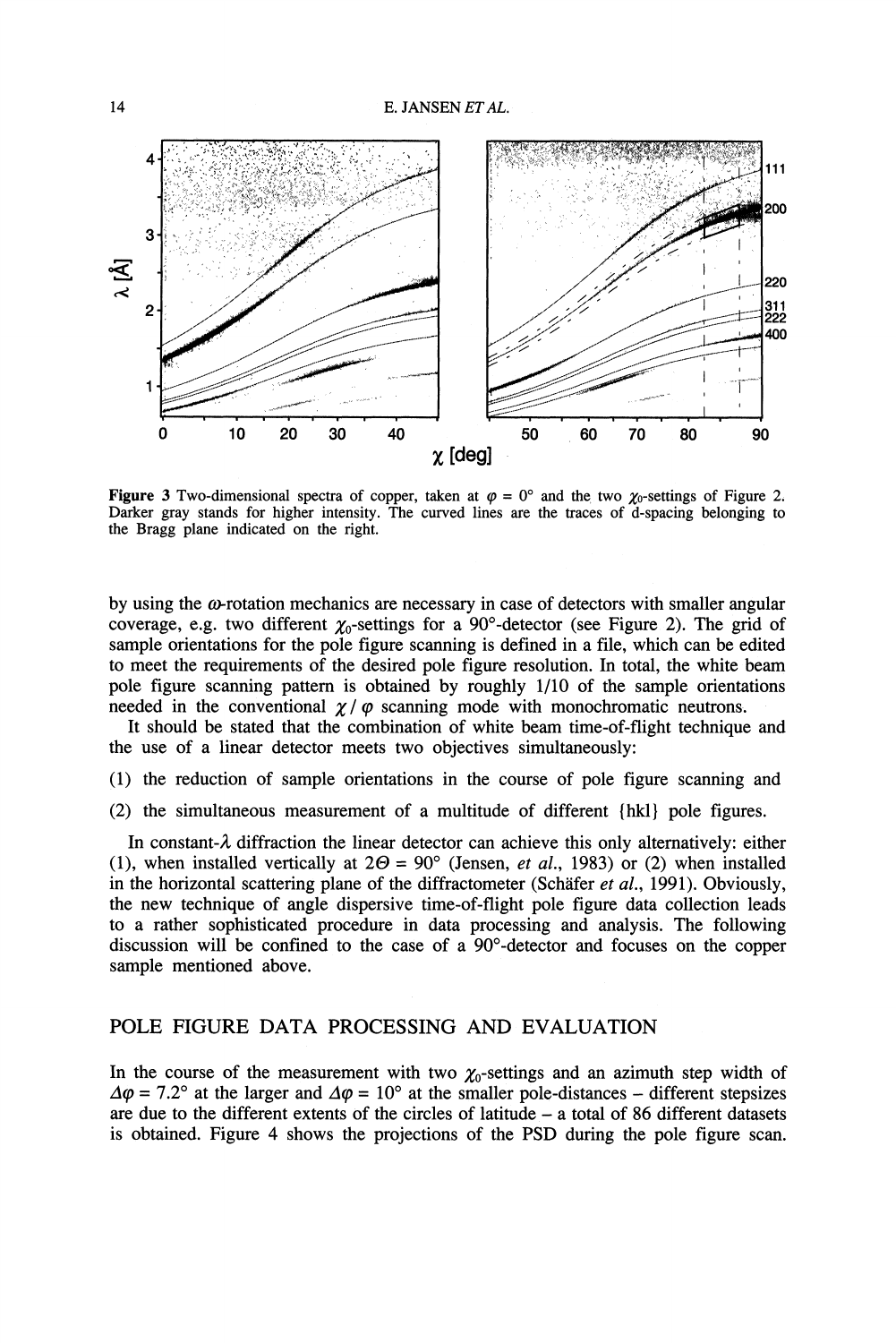

Figure 4 Traces of the detector on the pole projection sphere during the  $\chi_0/\varphi$ -scan (equal area projection).

Each dataset is identified by an unique name made up of the  $\chi_0/\varphi$ -setting. It contains a data point matrix of  $2^{r+c}$  count rates ordered in r rows of equispaced time-of-flight channels and in c columns belonging to different detector-positions; actually,  $r = c$  $= 8$  gives a 256 by 256 data point matrix. Each time channel corresponds to a wavelength  $\lambda$  according to de Broglie's law. The position channels correspond to scattering angles and simultaneously to pole distances according to the scattering geometry explained above. The straight-forward strategy to extract pole figures from the 86 datasets is as follows.

(1) Correction for channel-sensivity and primary beam intensity: In a first step, all the two-dimensional spectra are corrected according to the position dependent channel sensitivity and the time dependent primary beam intensity. To carry out the sensitivity correction, a row vector containing factors for all columns is calculated from a comparative measurement with a homogeneously scattering sample, usually a vanadium rod. An equivalent column vector is obtained from a time dependent monitor spectrum. The correction is carried out by multiplying each data point with the factors corresponding to the point's row and column.

(2) Background separation: Subsequently, the background is separated from the spectra. For this, a mean spectrum is calculated by accumulating and averaging all spectra. In this mean spectrum, a grid of background points is determined in a graphic interactive environment (Jansen et al., 1993) with the help of constant time and constant position sections through the mean spectrum. An interpolation surface through the grid points gives the mean background to be substracted from the individual spectra. The spectra of Figure 3 were obtained at this stage.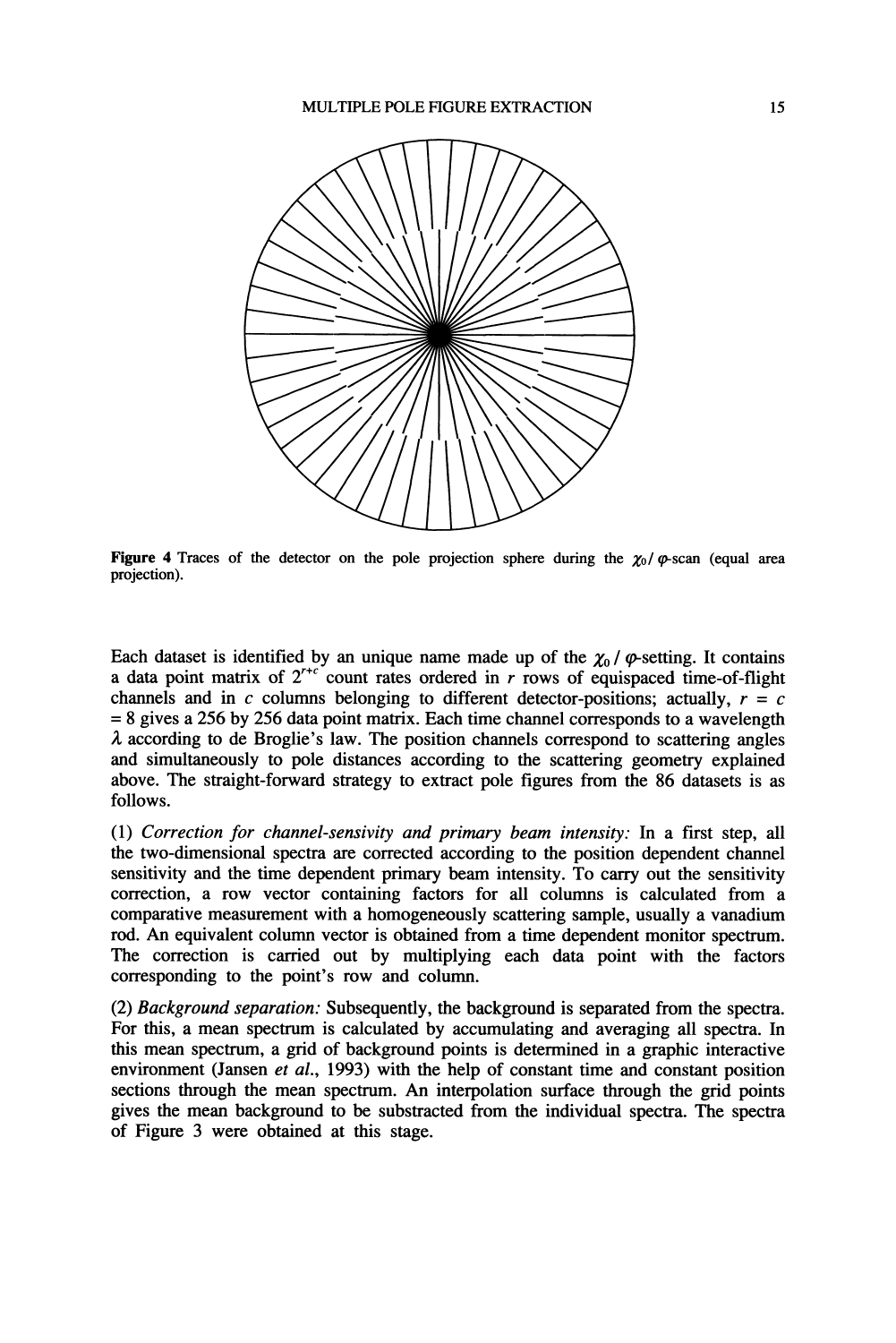#### 16 E. JANSEN ET AL.

(3) Geometrical Lorentz correction: The next point in the course is the Lorentz correction of the data points dependent on scattering angle and wavelength. As in the sensitivity/ intensity correction, first row and column vectors are calculated to be subsequently multiplied into all data point matrices.

(4) Selection of d-spacing limits of individual pole figures: To extract an individual pole figure one needs limiting d-values, between which the measured intensities can contribute to a selected Bragg reflection. As an aid, the two-dimensional mean spectrum is focussed into a one-dimensional equi-spaced  $\Delta d/d$  spectrum by averaging all intensities belonging to the same Ad/d channel, obeying the appropriate Lorentz correction. In this  $\Delta d/d$  spectrum, shown in Figure 5, the limiting d-values can be easily determined. The resulting traces of these limits around the Bragg peak marked in Figure 5 are shown in Figure 3 as dashed lines above and below the trace of the peak maximum.

(5) Selection of the pole distance stepwidth: At this stage, one has a nearly continuous spectrum of  $\chi$ -counts, and therefore one can decide, which  $\chi$ -stepwidth should be simulated. The limits resulting from a width of  $5^{\circ}$  around a central  $\chi$  appear as fine vertical lines in Figure 3.

(6) Getting the count of a given  $\chi/\varphi$ -setting: For instance, to get the count belonging to the central  $\chi = 85^\circ$  one has to integrate all counts of the area within the box between the limiting lines in Figure 3. This figure represents the data measured at  $\varphi = 0^{\circ}$  and therefore this integral is equivalent to a count measured in the conventional monochromatic way at  $\chi = 85^\circ$  and  $\varphi = 0^\circ$  in the appropriate 20-setting for the marked peak. Using all positions and all reflection traces of all diagrams, one gets raw data grids for a multitude of pole figures comparable to those obtained in a conventional way.

(7) Obtaining a pole figure: The further procedure is equivalent to the common practice to generate an equispaced grid using spline methods followed by a normalization considering the different extents of the  $\gamma$ -circles to get a  $\gamma/\varphi$ -matrix of pole densities,



Figure 5 d-spacing pattern of copper, obtained from the mean of all two-dimensional spectra, taken at all  $\chi_0$  /  $\varphi$ -orientations. Around the (200)-reflection d-limits are marked, between which counts can contribute. The measurements were performed with a detector distance of 36 cm from the sample.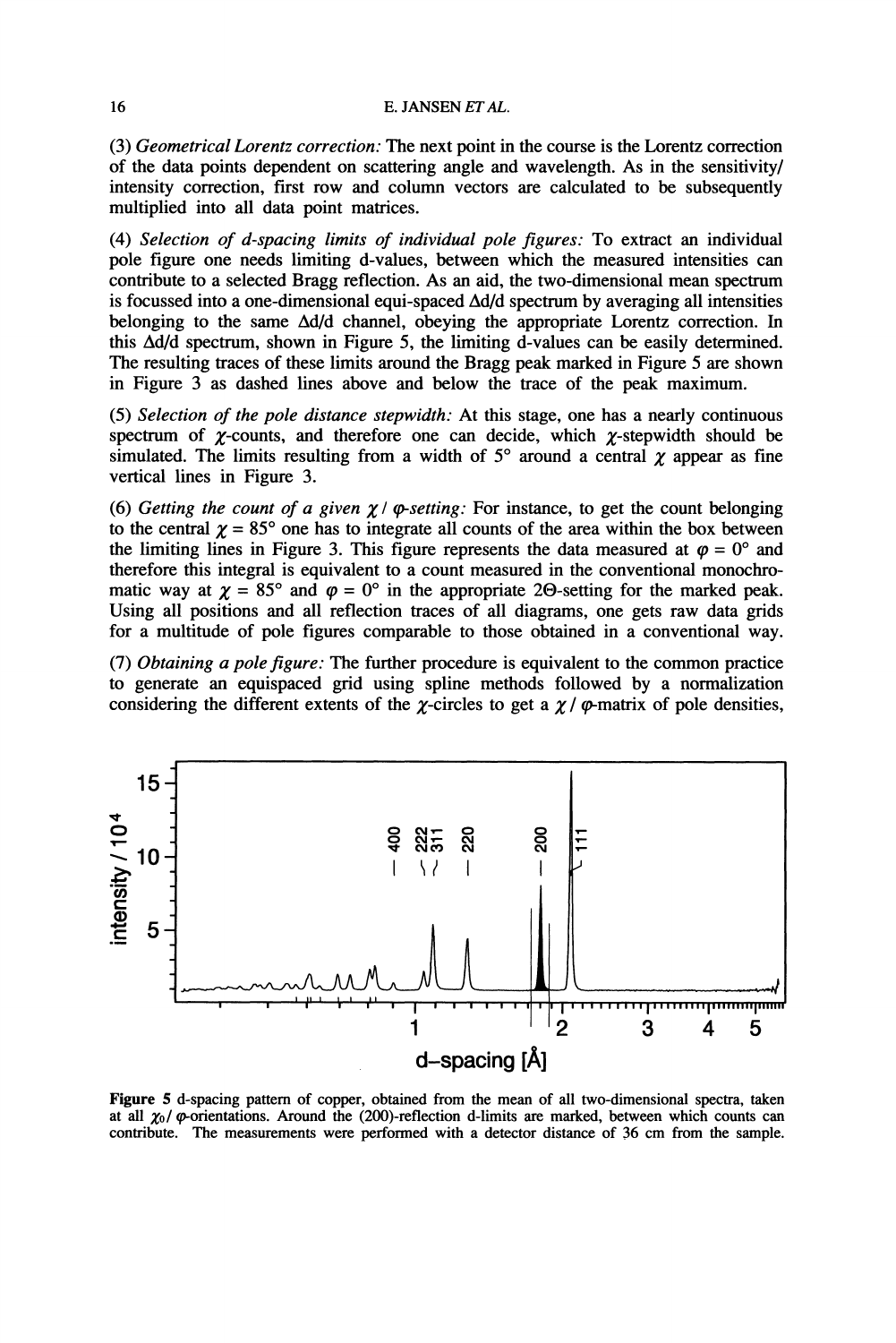that may be plotted or processed in subsequent routines resulting into the orientation distribution function.

Figure 6 shows the {200} pole figure of the copper sample, one of six pole figures registered simultaneously. Small rectangles mark the projections of the PSD during the observation of the data of Figure 3.

## **CONCLUSIONS**

The new method was tested on various samples. Some problems occured at weak texturized samples because of insuffient primary beam monitoring during the first test measurements, but in the meantime a permanent monitor system has been installed to overcome uncertainties in primary beam intensity.

The measuring time for one  $\chi/\varphi$ -setting was 40-100 s, resulting in a total time about lh up to 2.5h for all the 86 orientations, and the time for the extraction procedure is of the same order of magnitude using a modem Personal Computer. In general, one scanning procedure yields enough independent pole figure to obtain the orientation distribution function.

#### Acknowledgements

The authors would like to acknowledge the financial support by the Bundesminister für Bildung, Wissenschaft, Forschung und Technologie, Bonn, under the contract Nos. WI4BO2 and WI4BO3.



Figure 6 Equal area projection of the  ${200}$  pole figure of recristallized copper. The bold radial lines indicate the  $\chi_0/\varphi$ -settings during the collection of the data sets shown in Figure 3.